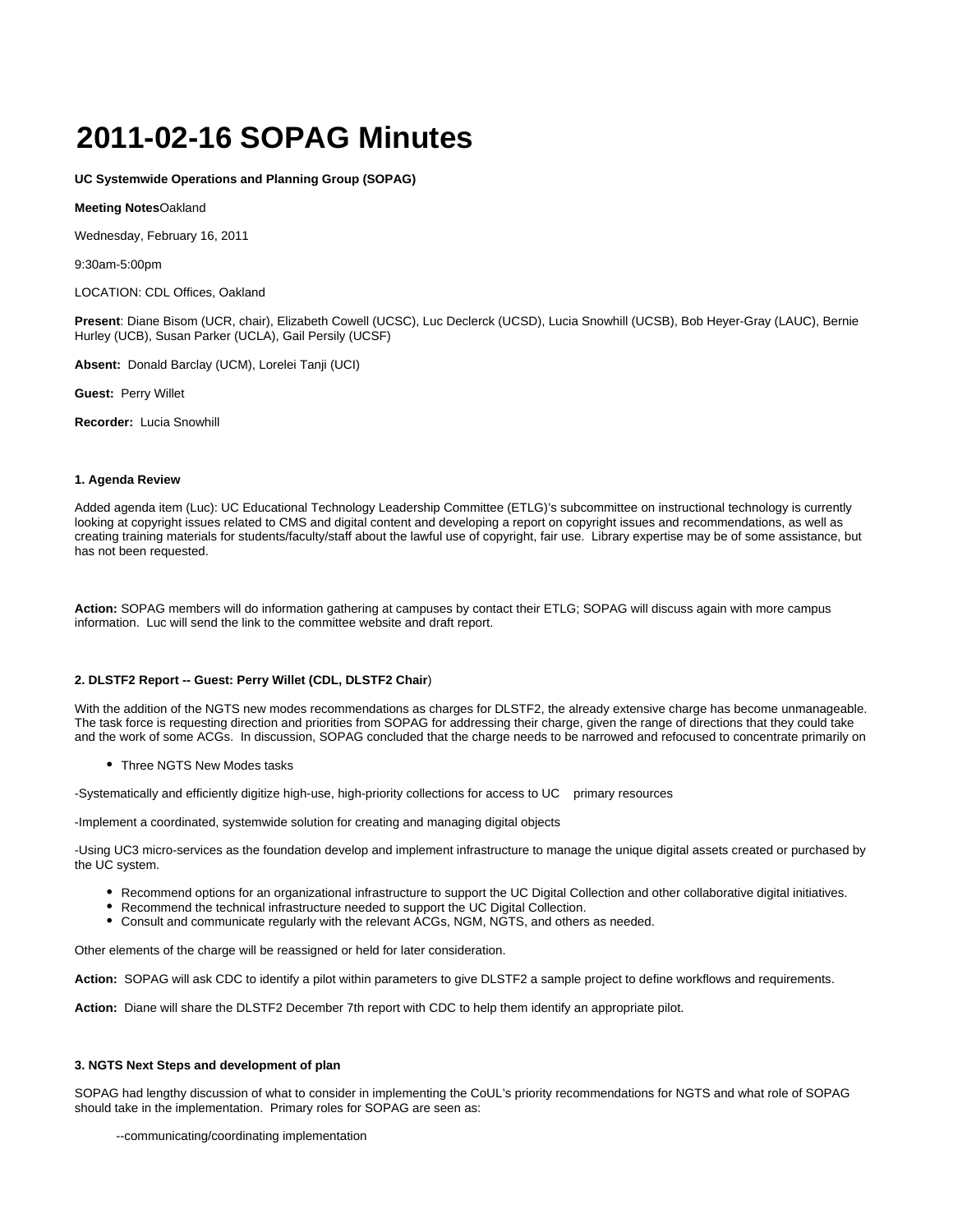SOPAG needs to communicate consistent message: cost savings, efficiency, be transformative.

--recommending funding models to support new models

Considerable discussion on the roles/resources needed, including personnel. Need incentives

-evaluating when have reached good enough goals on the various recommendations.

**Organizing to move forward on NGTS:** It was agreed that overall coordination needs to lie within SOPAG. It was determined that there needs to be an executive team (SOPAG chair, project manager, Martha Hruska, communications coordinator) that will manage charges, communication, timeline, project management, and assessment. Including a project manager on the executive team is seen as essential. There will need to be consistent messaging about the goals of cost savings, efficiency and incentives of opportunities gained through money saved and the need for action and quick wins. In addition, 3-member "strike" teams will be assigned to each NGTS recommendation. All SOPAG members will be directly involved as heading one of the 3-member teams, which will also include a member of any appropriate ACG(s) or others, depending on the expertise needed. Where possible, the strike team membership will leverage geography, size, expertise, authority within each group, with consideration for CDL membership as well.

There was considerable discussion about roles/resources needed for each recommendation, including personnel. It was agreed that we should to start with projects that show funding goes further with system-wide projects. It was also agreed that there needs to be campus and systemwide commitment to funding upfront and various models for funding projects to transition us to a this kind of funding becoming business as usual.

Each NGTS top/medium priority was given a preliminary assignment to a group or combo of systemwide groups. The assignments and timeframes will be further refined by SOPAG.

F4a/F5 CDL acquisitions

E5 tech services

E8 SCP

E12/E7 cdc/hots

Nm1/nm2 cdc/hosc

Nm3/nm4/nm5 dlstf2/cdl/ltag

F1/f2 sopag

E2/E3 sopag

E4 CDC

**Action:** SOPAG will discuss proposed implementation structure with CoUL and continue to develop teams nd select SOPAG members as members of teams\*.\*

### **5. Draft Charge for SOPAG Review of CoUL Advisory Structure**

The CoUL draft charge to SOPAG was reviewed. Began to discuss what criteria and authority to act is needed in the ACGs, and what characteristics and roles are appropriate for other all campus interest and information groups and task forces are needed long-term. Some groups will appropriately be all-campus groups, but others may work better as smaller, more focused functional groups. Major initiatives going forward will factor heavily in determining the advisory structure. All agreed that CDC, HOTS, HOPS have ongoing roles as ACGs. The appropriate place in the structure for IT/LTAG expertise was not as easy to define, as there is a need for IT embedding that perspective in many/most groups. The appropriate role for RSC functions and CIGS was also discussed, with the general agreement that some adjustments for greater effectiveness should be considered. It was decided that there would be room for multiple systemwide special interest/information sharing groups that provide a network for similar functions across campuses. As SOPAG develops and refines an advisory structure recommendation, the role of CDL and how to incorporate it into the overall structure will need to be determined. It will be important to continue to have CDL integration in the structure.

**Action:** Put the SOPAG response to the September UL draft structure on wiki for us to refer to. Some charges have initial thinking in that document.

Action: SOPAG will develop a boilerplate for ACG charges by May 1<sup>st</sup>, and will finalize charges once an advisory structure is approved by CoUL.

**Action:** SOPAG will continue to develop and refine recommended structure and criteria for creation of the various types of advisory groups included.

#### **4. Project Mgt. TF charge**

The Project Management Task Force charge has been revised as a smaller group, no longer an all campus group, in order to better focus on NGTS implementation needs, rather than be created with a broader educational role. Once the change is agreed on by CoUL, SOPAG will work on identifying membership.

**ACTION:** SOPAG will get direction/confirmation from CoUL that the new direction is ok.